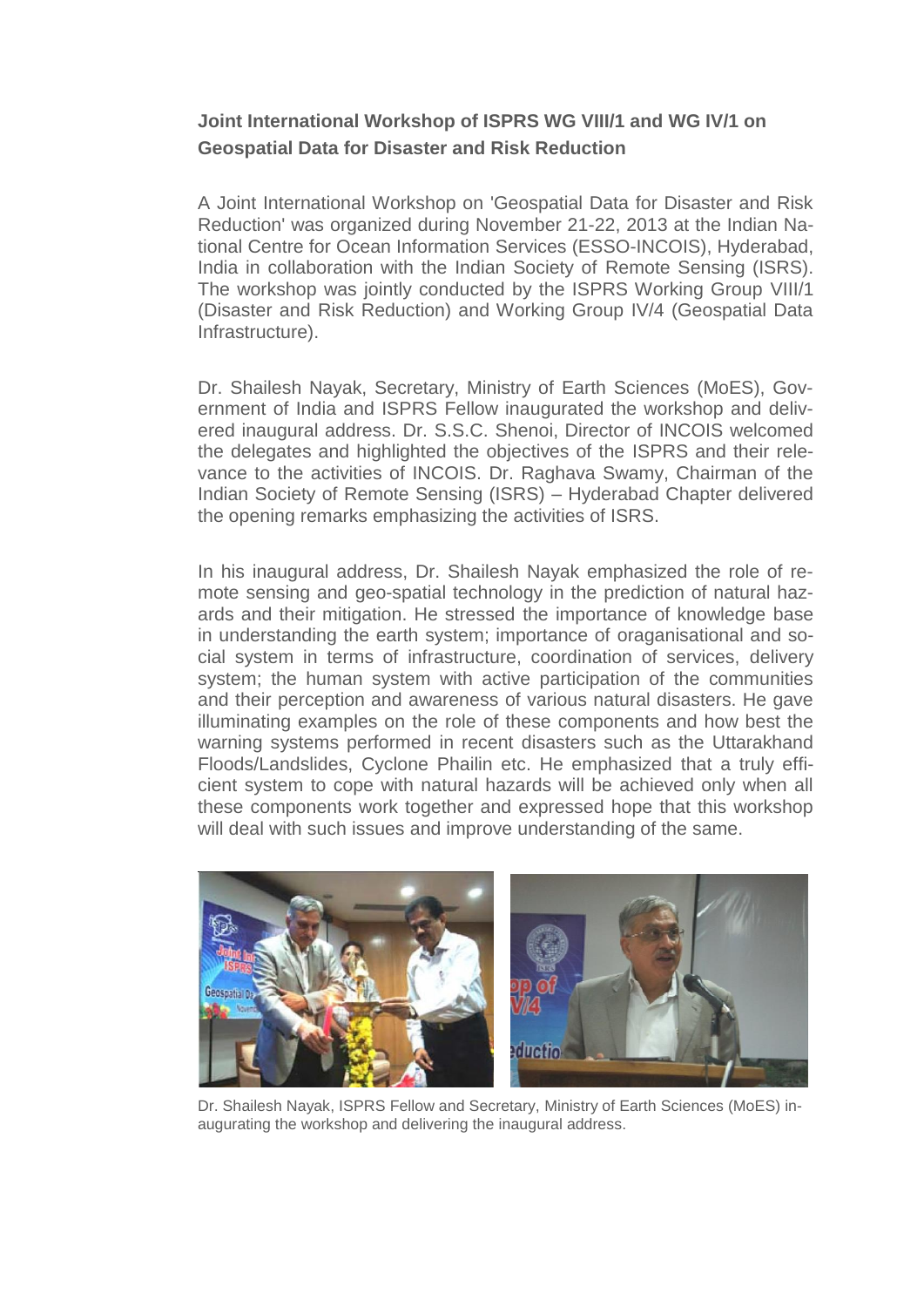

Dr. V. K. Dadhwal, President, ISPRS TC VIII and President, ISRS addressing the delegates during the workshop.

During the workshop inaugural ceremony, two important initiatives related to disaster risk reduction viz., Integrated Seismic & GNSS Network (ISGN) project and V-SAT aided emergency communication system were launched.

The workshop was conducted by Dr. T. Srinivas Kumar, Chair, ISPRS WG VIII/1 and Mr. E. Pattabhi Rama Rao, Chair, ISPRS WG IV/4. Dr. Champathi Ray, Secretary, WG VIII/1 and Mr. Venkat Shesu Secretary, WG IV/4 conducted technical sessions successfully. Dr. N. Srinivasa Rao and Dr. Suprit Kumar from INCOIS were identified as rapporteurs of technical sessions.



Dr. Srinivasa Kumar, Chair, ISPRS WGVIII/1 demonstrating the web-site of Integrated Seismic and GNSS Network (ISGN) during the inaugural Session

Mr. E. Pattabhi Rama Rao, Chair, ISPRS WG IV/4 and Dr. Champathi Ray, Secretary WG VIII/1 interacting with delegates during the concluding session.

The two day ISPRS Workshop was a highly successful blending of the focus areas of the two working groups of the event and provided delegates an in-depth look at the following themes:

 Geospatial Technology for Disaster Preparedness, Early Warning & Response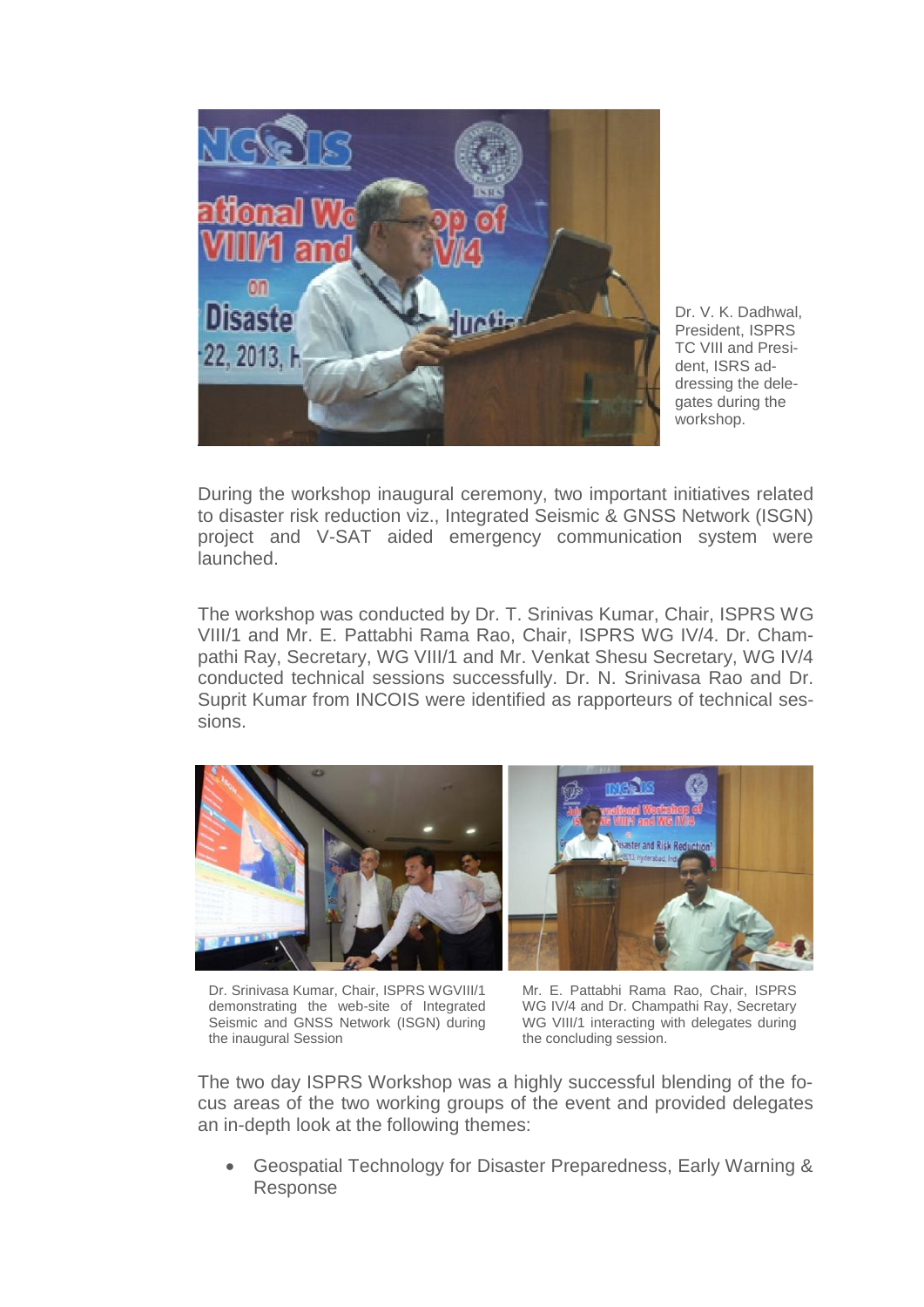- Use of Geospatial data for Floods, Cyclones, Tsunamis, Earthquakes, Landslides, etc.
- Spatial Data Infrastructure for Disaster management
- Web-based and location-based Geospatial Services for Disaster management
- Recent Disasters Research Findings

The workshop was attended by about 150 participants from India and abroad representing research organizations, academia and industry. In all, 45 papers were presented during the workshop; 2 of them being lead talks, 27 of them in six Technical Sessions and the remaining 16 in two Short Interactive Sessions.



Delegates attending the workshop

The presentations and deliberations showed the importance of spatial data, particularly their reliance on enabling Web technologies, and real-time or near-real-time telecommunications, to make these data especially useful to society. A few examples of the many excellent technical presentations include high resolution satellite data for strom surges due to Cyclone Phailin, drought monitoring, flood hazard, and forest fire mapping in western parts of India.

During the technical sessions several studies were presented on the use of LIDAR data in visualization and modelling of natural hazards. Authors presented very diverse information systems platforms which included mobile-based, web-based, radio-based and televisionbased systems. Emerging trends such as use of novel geo-computational techniques in spatial data infrastructure and web-based services with regard to the disaster management were also discussed.

A special session 'Recent Disaster - Research findings' discussed about the new and emerging technologies and research findings from recent natural disasters such as Uttarakhand floods and landslides, Cyclone Phailin, and tsunami source identifications using modelling and geospatial techniques.